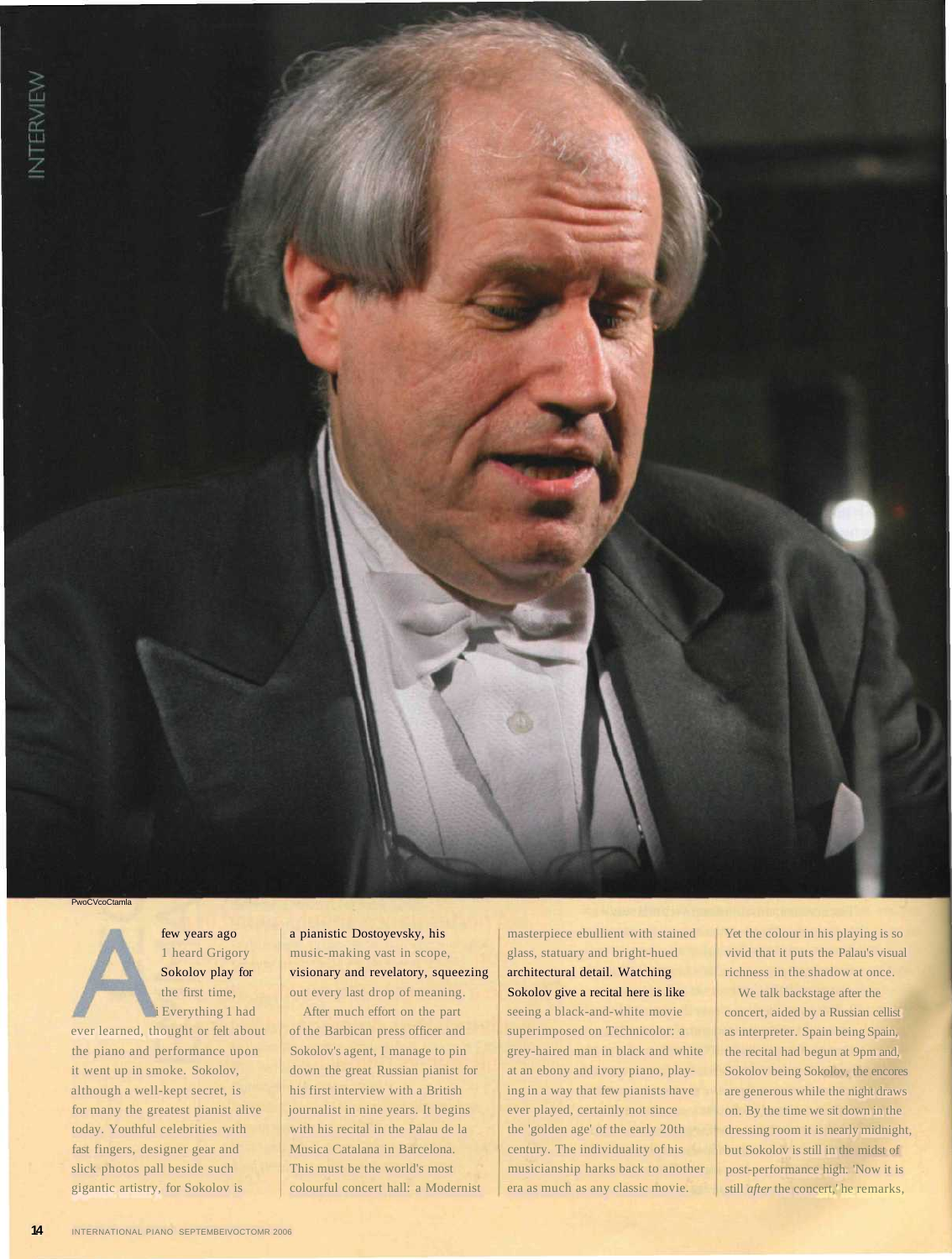**Anything that disturbs the music is against it and has no place together with it. If you like music, you accept that it's enough for your whole life**

For many he is the greatest pianist alive, and yet Grigory Sokolov has never become a household name in the West. **Jessica Duchen** finds out why in a rare interview

## LAST OF THE

but in three or four hours ii will be the lime *before* the next concert.'

Like Sviatoslav Richter or Glenn Gould, Sokolov is a musician around whom tremendous mystique has formed. He meets none of the modern expectations of a megastar; he seems to have stepped out of a different universe, a distant and purer world. If he's not yet as universally celebrated as he should be, that's because he

doesn't like publicity, interviews or, indeed, anything extraneous to making music. His mind is phenomenally sharp and informed. He employs no gimicks and he takes no prisoners.

I put it to him that he makes no concessions to the music

business's extra-musical demands. 'That's not a question, that's a compliment,' he exclaims. 'Yes, 1 don't like anything that is not a matter of music. Indeed, 1 hate it. Anything that disturbs the music is against it and has no place together with it. Naturally, if you like music you don't like those other things. If you don't like music you work in other areas. If you like music you accept that it's enough for your whole life.'

HE WAS BORN in St Petersburg and still lives there - 'theoretically. Practically, 1 live in the plane and the car.' He can't remember when his passion for music began: 'I can only explain what I know from my parents. They said that

if 1 heard music in the street, 1 stopped immediately and wanted to listen to it. At home we had some records, and 1 had a little podium and baton, and 1 conducted everything that was there! Then they asked a piano teacher what to do with me. She told them, "Wait until he is five years old and then start to study piano". When 1 received the piano, I forgot my dream to be a conductor and wanted only to play. Everything was the opposite way round from the usual: many pianists begin by playing and later they start conducting. I had already had it with conducting by the age of four.'

In 1966, when he was only 16, he won the International

Tchaikovsky Piano Competition, championed by the chairman of its jury, Emil Gilels. Despite the prestige of this prize, he remained relatively unknown in the West: he did not defect, and under the Soviet regime his travelling was limited. After perestroika that began to change. Now he gives around 80 concerts a year and fans snap up his rare CDs - infrequent releases recorded live in concert, he doesn't like to make studio recordings these days. The French director Bruno Monsaingeon captured one magical recital from Paris on film in 2002.

It's been suggested that he's the last great artist to emerge from the legendary 'Russian school' of pianism, after such giants as >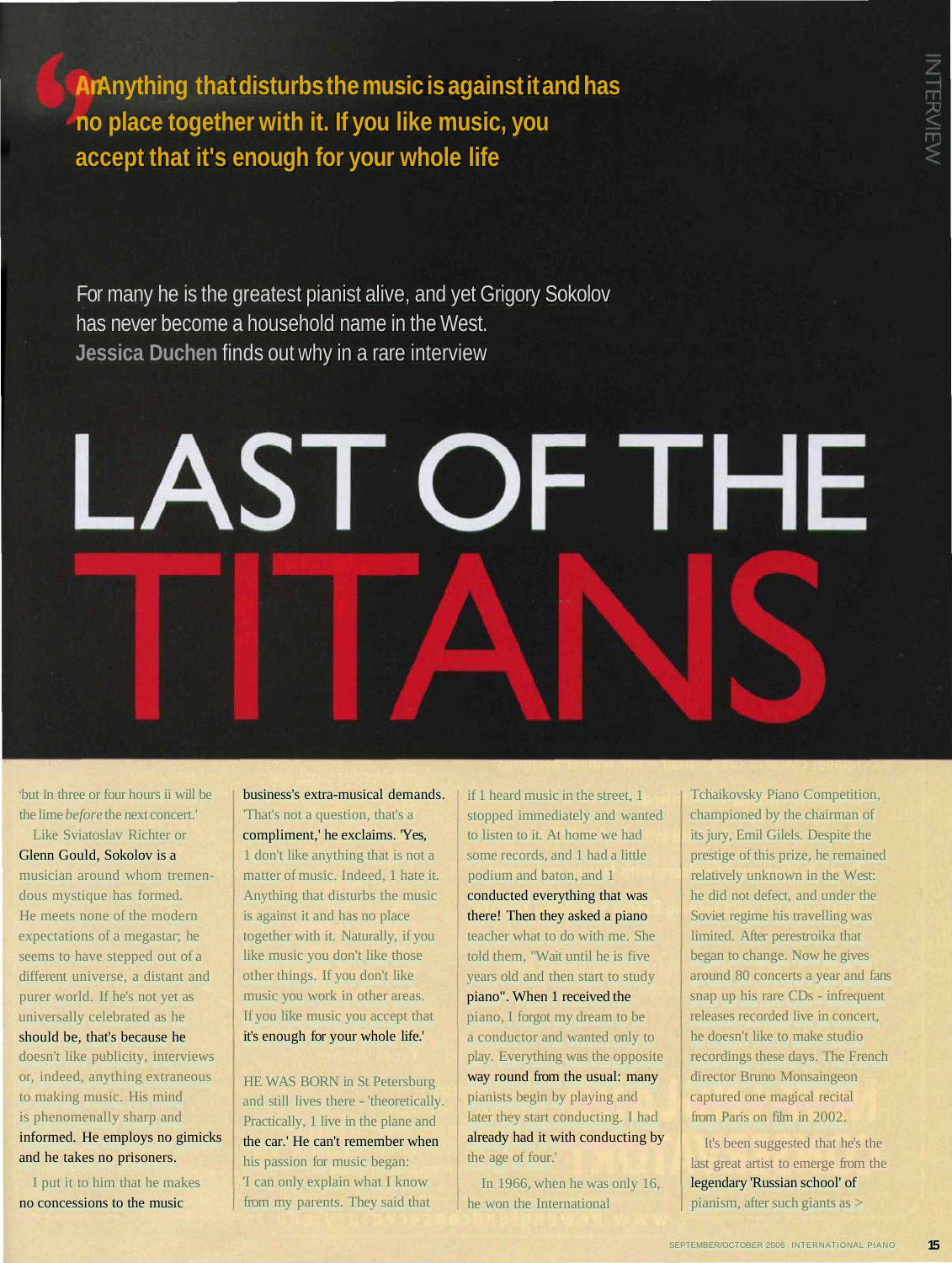**Above** In recital, 2006 **RKM) O Bngn Mss/Hwve**

**Right** Performing at the School for Gifted Children in Leningrad, part of the Conservatory, which Sokolov attended as a young man **Photo courtesy Ti#y Pottw Cciectai**

**Wien I received the piano, forgot my dream to be a conductor and wanted only to play... I had already had it with conducting by the age of four**

Tatiana Nikolaeva, Richier and Gilels, bui Sokolov himself discounts the lag. 'It would be very strange if all the pianists from such a huge country as Russia could be put together and display a sign saying "Russian school",' he says. 'All musicians are different, and each one's individuality is very different. If we don't talk about a school as a building, but in the sense of what is taught in certain pans of the world, I think it does not make much sense. If we go to a museum we see paintings by Rembrandi or Rubens, bui also oiher paintings attributed to "School of Rembrandt" or "School of Rubens". That means, in principle, that people belonging to a "school" didn't have the personality for us to remember each one as an individual artist. That personality is what's important in art.'

Indeed, Sokolov s interpretations span a spiritual galaxy light years away from anyone else's. It's not only the vast range of his expressive capabilities, from the filigree ornamentations of works from the French Baroque to the gargantuan power and ferocity of such works as Prokofiev's Seventh and Eighth Sonatas, with the tone always speaking and rounded, no matter the volume. This is just the beginning.

INEVITABLY, SOKOLOV has been labelled 'eccentric'. He refuses to compromise his standards and so, to others, his demands may seem

extreme. For instance, he likes to spend an entire day working with the piano in the hall before a concert, and instructs the tuner in precise detail about whai he needs from the instrument: 'You need hours to understand the piano because each one has its own personality, and we play together,' he explains. His exacting nature has now spurred a decision significantly to reduce the number of concertos he performs with orchestra. This sounds like a huge loss, but Sokolov says: 'It's very simple. For piano is written an ocean of music, and during your lifetime you are not able to play even a small part of It, Then with orchestras it's not easy to find enough time 10 rehearse, or to find an orchestra

which is interested in the final product and not looking at their watch. It's also not easy with conductors, because you must find the combination of a very good musician who has this special talent to follow and to understand the music in the same way as you. It's very seldom, I must say! And then maybe the worst: if you play a solo piece several limes over several days you will develop, going to another level with it. Bui with a concerto you play this piece more and more, bui wilh each orchestra and conductor you must start again from zero at ihe first rehearsal. So, if you spend so much energy that you could use much more effectively for recitals, why do you do it? I very much like •